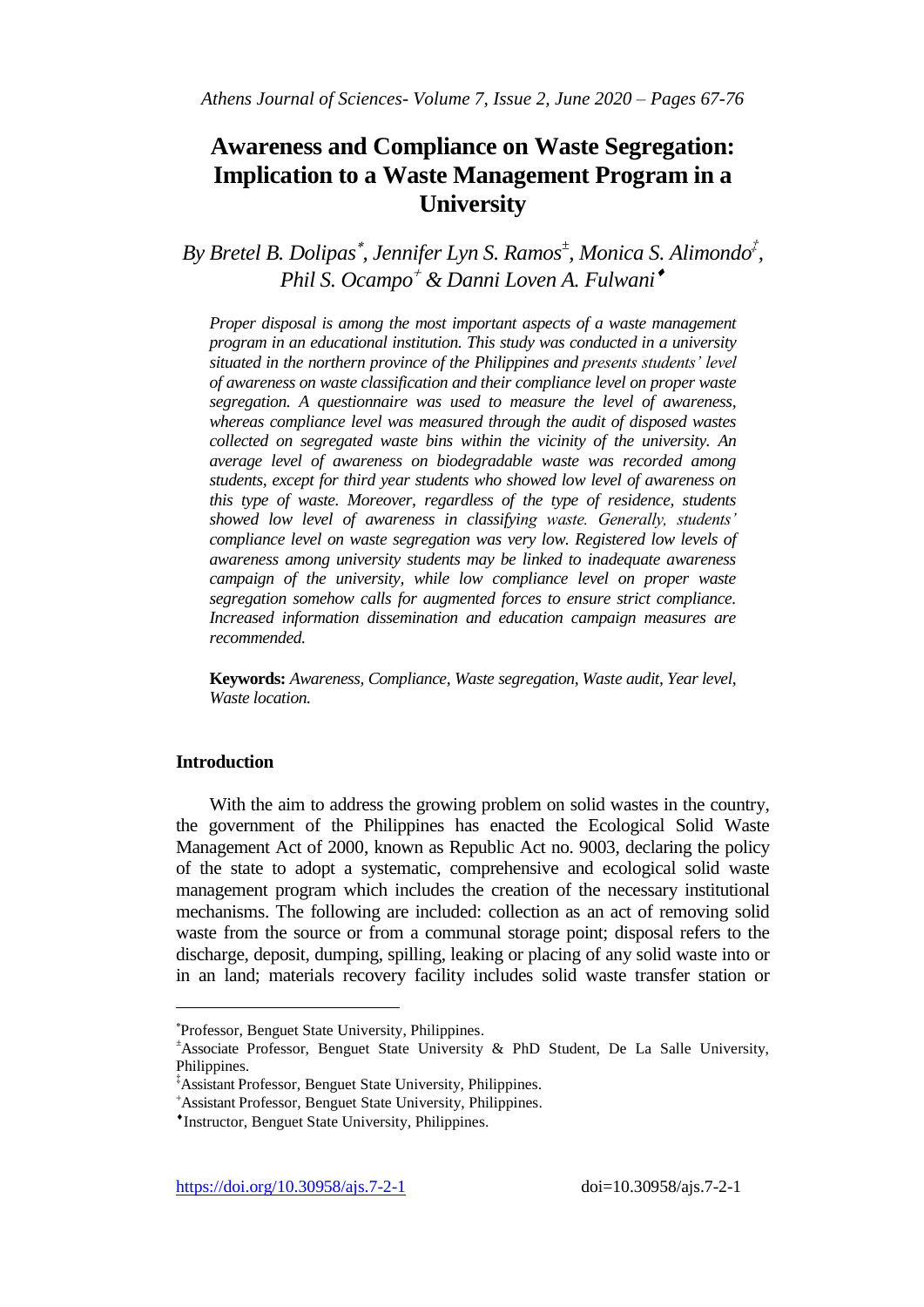sorting station, drop-off centre, a composting facility, and a recycling facility. In addition, segregation at source shall refer to a solid waste management practice of separating, at the point of origin, different materials found in solid waste in order to promote recycling and re-use of resources and to reduce the volume of waste for collection and disposal.

Non**-**compliance to Republic Act 9003 poses legal obligations. However, it is not only due to legal reasons why proper waste segregation is encouraged. In fact, waste segregation is the first step in a conformable waste management program; it supports the concept of helping keep a good environment for protection of human health; and leads to income generation resources and cost savings for institutions (Premier Waste 2017). Further, taking into consideration the correct waste bin where one puts the type of garbage really matters (EMS 2016).

Practicing proper waste segregation at source accounts for several essential consequences; effective segregation of wastes means less waste goes to landfill. Segregated wastes are cheaper to dispose since it does not call for manual and mechanical sorting of mixed wastes (EMS 2016). For unsegregated wastes, postcollection segregation demands additional time and costs; it can wind up harming the environment especially when recyclable wastes are being sent to landfill (Premier Waste 2017). In addition, financial gains motivated residents of certain community to make the habit of waste segregation (Bulay**-**og 2010).

Implementation of institutional waste management programme faces different threats and challenges; among the simplest way to deal with these before it starts is by imposing strict proper segregation of waste at source. In 2007, prior to the order of strict implementation of local ordinance on waste management of the local government of (LGU) of La Trinidad, Benguet State University (BSU) implemented the so called "Eco-Waste Management Program" (EWMP) in response to the mandate of Republic Act 9003. The focus and objective of the said programme is proper waste segregation at source. EWMP consisted of four major components namely information, education and communication (IEC); collection and transportation (C&T); materials recovery facility (MRF) and research, training and development (R,T&D). Information and Education Campaign component has been in charge on the orientation of the different stakeholders of the university on proper waste disposal. It endeavored to familiarize the University of the Three-Bin System (recyclable, biodegradable, residual) to pertain to the classification of waste generated by the university.

Implementation of waste segregation at source in the university evolved over time. To facilitate easy compliance, individual garbage bins are removed, nonsegregated waste bins were replaced by color coordinated segregated bins which were installed around the campus and offices. However, confusion was observed on what waste goes into the right bin. Further improvements were then introduced. The segregated bins were labeled with pictures. Moreover, to encourage maximum resource recovery, paper bins have been installed among offices; 'bussing' areas have been placed in the canteens to facilitate food waste segregation. Educational signages were installed to reduce stream contamination as much as possible. While it is true that BSU laboratory rooms produce some toxic wastes, these wastes were among the university's limitation when it comes to its proper disposal, thus, these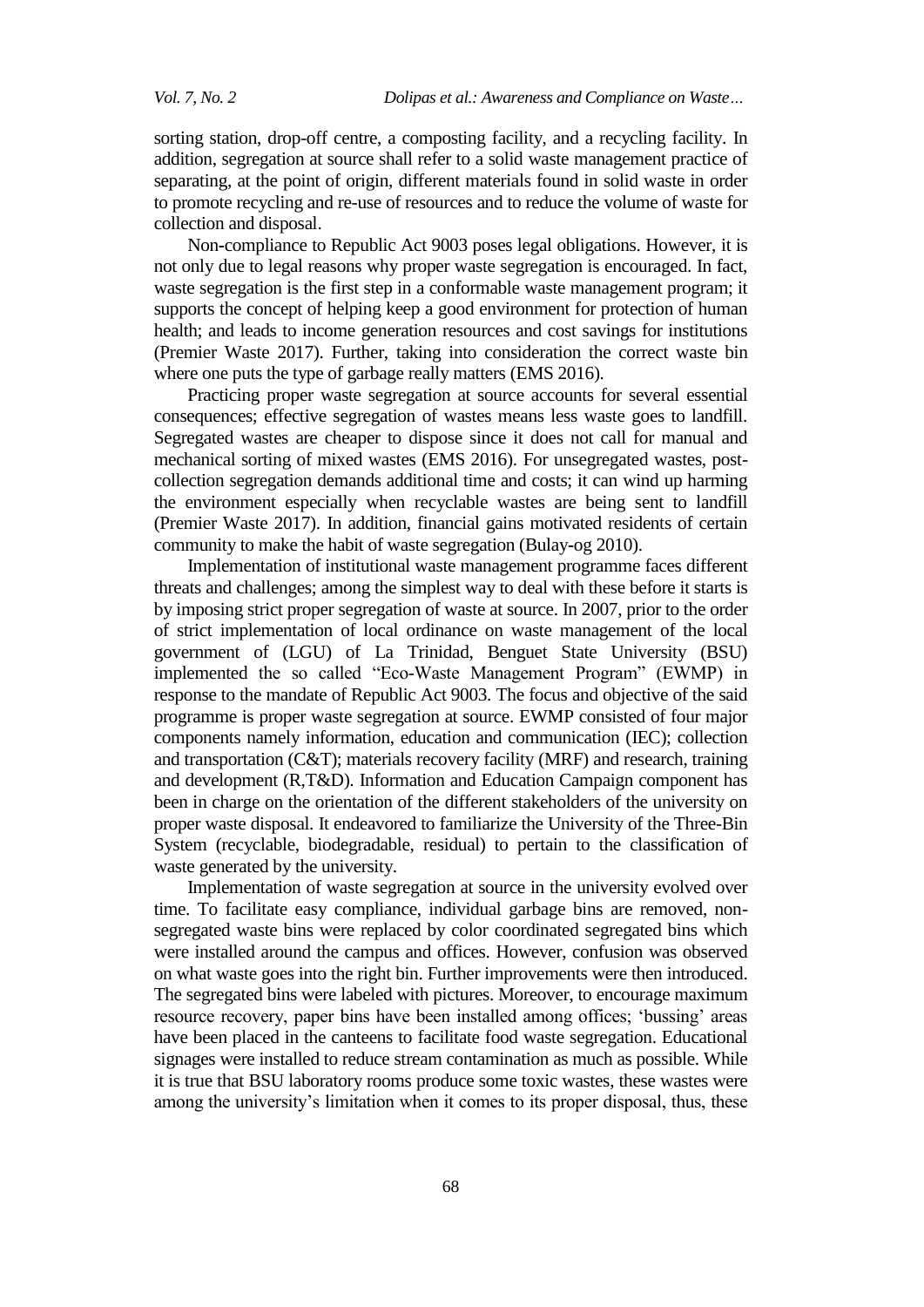goes out of the university and taken care of by the LGU"s general services. Purchase of university garbage truck and installation of material recovery facility (MRF) are proposed to encourage maximum segregation at source, however, due to limited budget, it was yet to happen.

In October 2009, the first BSU waste audit was carried out and results revealed a high degree of misunderstandings about the appropriate disposal of food scraps, wrappers/sachets, plastic bags, tissue/wet paper, plastic bottles and Styrofoam. Two months later, a follow up waste audit and environmental awareness survey was conducted. Results bared a high degree of misunderstanding about the appropriate disposal of non-bottle (hard plastics), drinking straws, electronic equipment, plastic bags and ink cartridges; while disposal of foil, tissue/wet paper, Styrofoam, wrappers/sachets, tetra packs and ink cartridges are misunderstood to a lesser extent. Nevertheless, the BSU community clearly manifested excellent understanding and do practice correct disposal of plastic bottles and food wastes at home; however, these knowledge and awareness is not evident when inside the campus.

Since then, the implementation and compliance on proper waste disposal and segregation in the university was not studied nor evaluated whether it is known to target or not. The researchers perceived that there is a need to heighten waste management measures to ensure full participation and support in the advocacy on proper waste disposal and segregation. It is certain that viable mechanisms to reintroduce the university"s EWMP are imperative. To address this concern, the study was undertaken to assess the awareness and compliance levels of students in the university"s waste segregation scheme and provide relevant information on ways to improve its waste management program for a wider participation of the university community.

## **Materials and Methods**

The study was conducted in one of the state run universities in the Philippines, situated in the heart of the municipality of La Trinidad, province of Benguet (16.42 $\textdegree$  N, 120.62 $\textdegree$  E). It is part of a project spearheaded by several faculty members belonging to one of the departments in the College of Arts and Sciences. As the college was designated to take charge of the IEC component of the university"s EWMP, this project was conceptualized in response with the need to assess the mentioned programme.

A total of 511 undergraduate students enrolled during the school year 2015**-** 2016 were randomly selected to participate in the study. Demographic variables such as year level and the type of residence where participants are currently residing were considered. A questionnaire was utilized to determine the level of awareness of students in classifying wastes into the category set by the university"s EWMP. The respondents were asked to classify a list of wastes into residual, biodegradable and recyclable by placing a check mark under each type of waste. Percentage of wastes correctly classified was determined and assigned in a 5**-**point Likert scale as follows: very low awareness (VLA), 1**-**60%; low awareness (LA),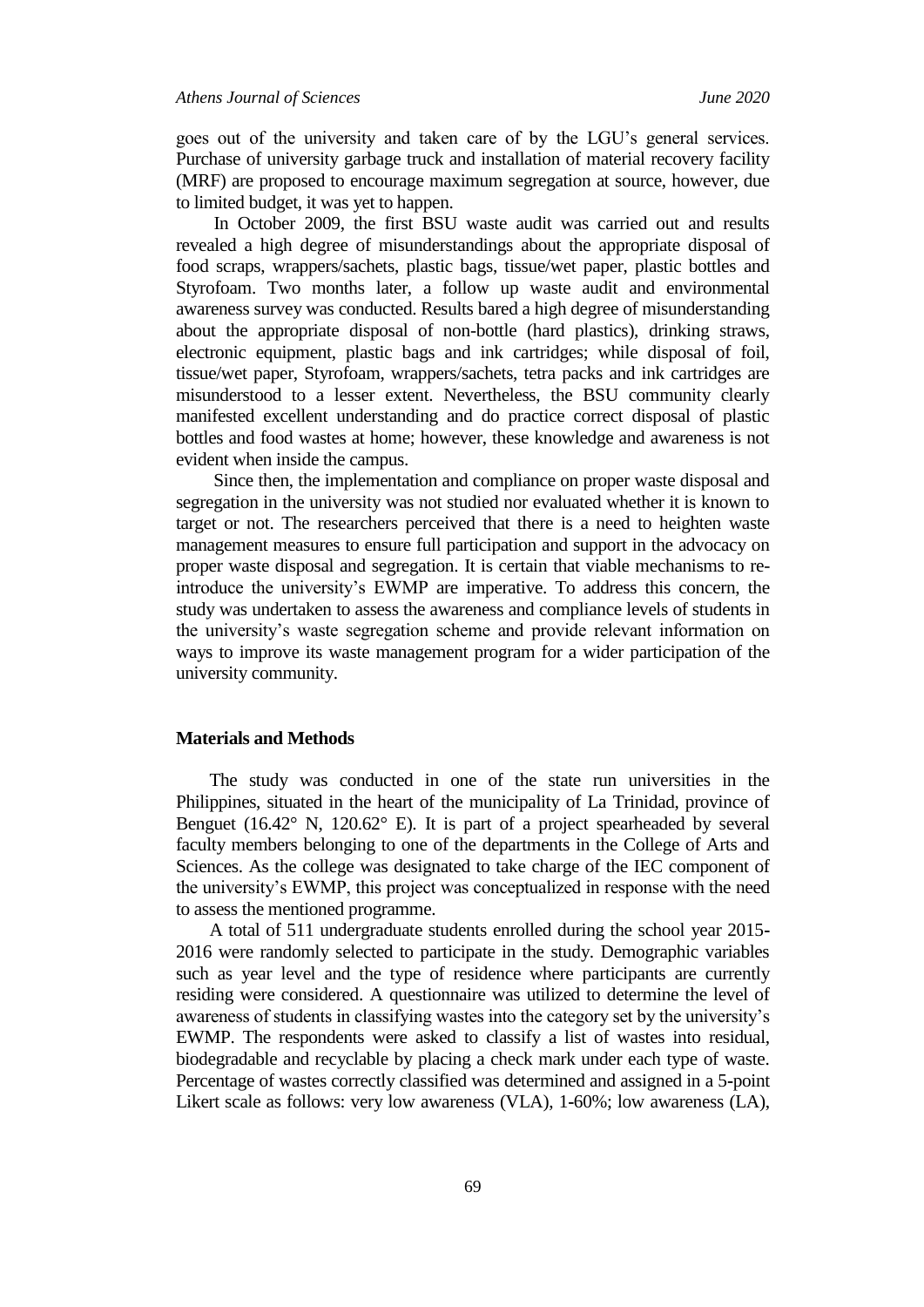61**-**70%; average awareness (AA), 71**-**80%; high awareness (HA), 81**-**90%; and very high awareness (VHA), 91**-**100%.

To measure the level of compliance of students in segregating wastes, a waste audit from randomly selected segregated bins situated outside and inside the building structures within the vicinity of the university was conducted. And to generate the needed data, the contents of the segregated waste bins were checked by recording both the number of pieces of wastes correctly and incorrectly disposed in each bin; red bin for residual, green bin for biodegradable and yellow bin for recyclable. Percentage of correctly disposed waste is then determined. A 5 point Likert scale with the same range as shown previously was assigned with the following descriptions: very low compliance (VLC), low compliance (LC), average compliance (AC), high compliance (HC) and very high compliance (VHC). Test for homogeneity of data based on the groupings were conducted and attained before further analyses were done.

Data was analysed using ANOVA test to compare the level of awareness of students when grouped according to year level and their type of residence. The one-sample t test was used to compare the compliance level of students to average compliance. All data was tested at 0.05 level of significance.

#### **Results**

## *Demographic Variables and Awareness*

Results indicate that students in all year levels exhibited a very low level of awareness on residual type of waste while low level of awareness on recyclable type of waste (Table 1). Whereas students in all year levels have average level of awareness on biodegradable type of waste except for third year students with low awareness level. In addition, there are no significant differences on the level of awareness of students in the different year levels on residual and recyclable type of wastes. However, the differences in the level of awareness of third year students on biodegradable type of waste compared to the other year levels is found to be significant given by *F* value of 2.956 significant at 0.05 level of significance.

| they are Grouped according to Year Level      |                   |       |                           |    |                   |    |                    |            |                        |
|-----------------------------------------------|-------------------|-------|---------------------------|----|-------------------|----|--------------------|------------|------------------------|
| <b>Type of Waste</b><br><b>Classification</b> | <b>First Year</b> |       | <b>Second Year</b>        |    | <b>Third Year</b> |    | <b>Fourth Year</b> |            | $\boldsymbol{F}$ value |
|                                               | $\frac{0}{0}$     | DE    | $\frac{0}{0}$             | DE | $\frac{0}{0}$     | DE | $\frac{0}{0}$      | DE         |                        |
| 1. Residual                                   | 50.13             | VLA 1 | 53.35   VLA   50.53   VLA |    |                   |    | 54.76              | <b>VLA</b> | 1.080 <sup>ns</sup>    |

2.Biodegradable | 72.00 | AA | 74.82 | AA | 65.11 | LA | 71.24 | AA | 2.956\* 3.Recyclable 69.33 LA 67.56 LA 65.60 LA 69.05 LA 0.633ns

**Table 1.** *Level of Awareness of Students on Type of Waste Classification when they are Grouped according to Year Level*

DE-Descriptive Equivalent, VLA-Very Low Awareness Level, \*-Significant at 5% level, LA-Low Awareness Level, ns-Not Significant, AA-Average Awareness Level

Students who are not residing within the university premises have a very low overall level of awareness on the type of waste classification while those who are staying within the University have low overall level of awareness (Table 2). This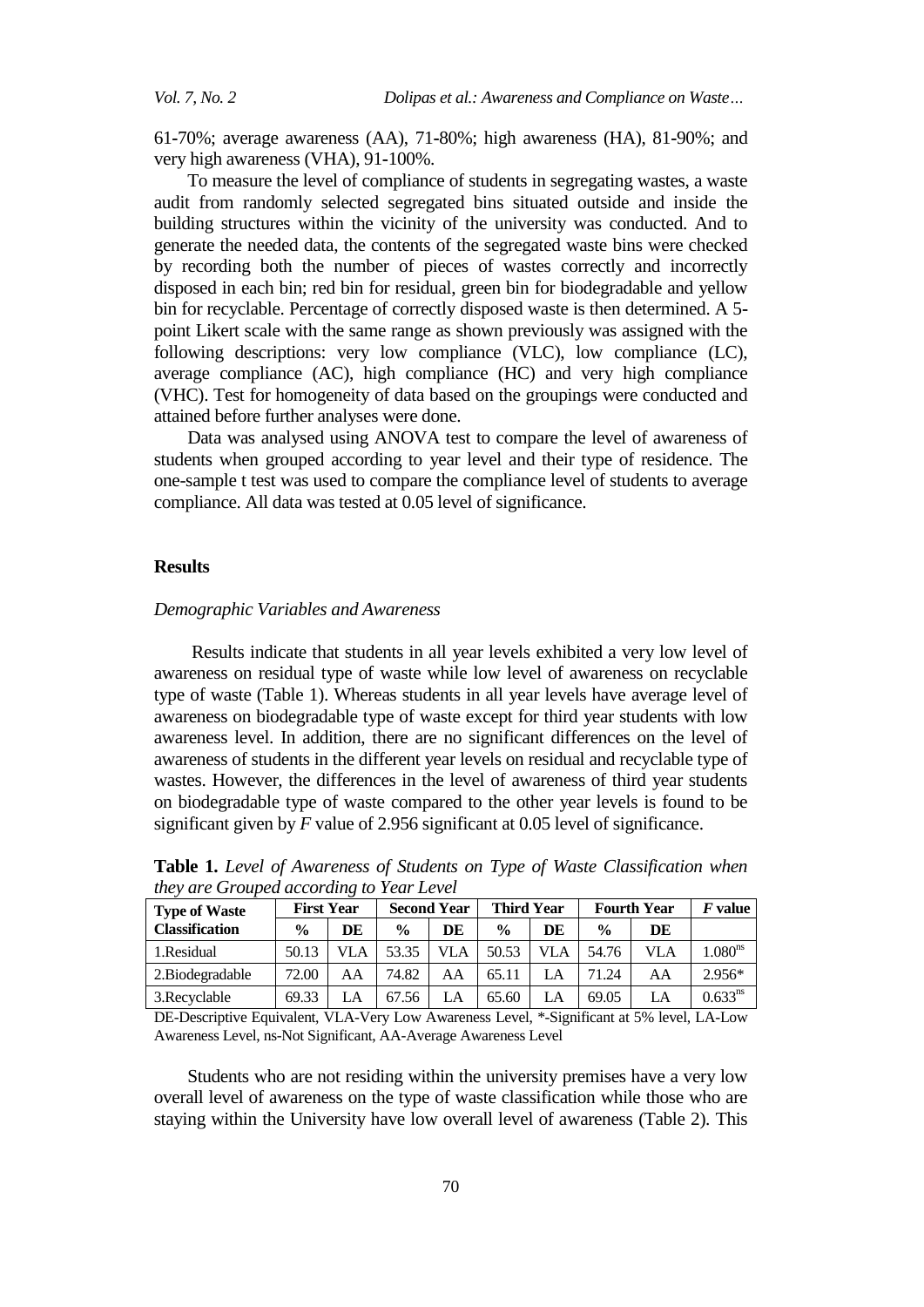is also true for residual type of waste. Furthermore, students living in the four different types of residence have low level of awareness on recyclable type of waste. As for the level of awareness on biodegradable type of waste, it is average for students residing in their own house and relative"s house while low for the other students who are renting. However, the differences in the levels of awareness of students on each type of waste classification when they are grouped according to type of residence are found to be not significant.

| <b>Type of Waste</b><br><b>Classification</b> | Apartment/<br><b>Boarding</b><br><b>House</b> |            | <b>Family-</b><br><b>Owned</b> |            | <b>Relative-</b><br>Owned |            | Within<br>university |            | value        |
|-----------------------------------------------|-----------------------------------------------|------------|--------------------------------|------------|---------------------------|------------|----------------------|------------|--------------|
|                                               | $\frac{6}{6}$                                 | <b>Des</b> | $\frac{6}{9}$                  | <b>Des</b> | $\frac{6}{9}$             | <b>Des</b> | $\frac{0}{0}$        | <b>Des</b> |              |
| 1.Residual                                    | 50.51                                         | VLA        | 53.86                          | VLA        | 50.33                     | VLA        | 60.42                | LA         | $1.415^{ns}$ |
| 2. Biodegradable                              | 69.87                                         | LA         | 71.83                          | AA         | 73.33                     | AA         | 70.00                | LA         | $.549^{ns}$  |
| 3. Recyclable                                 | 67.90                                         | LA         | 69.61                          | LA         | 67.32                     | LA         | 63.54                | LA         | $.484^{ns}$  |
| Overall                                       | 50.51                                         | VLA        | 51.86                          | VLA        | 59.33                     | VLA        | 68.20                | LA         | $1.535^{ns}$ |

**Table 2.** *Level of Awareness of Students on Type of Waste Classification when they are Grouped according to Type of Residence*

Ns-Not Significant, VLA-Very Low Awareness Level, LA-Low Awareness Level, AA-Average Awareness Level

#### *Compliance at Different Locations*

The students have a very low overall compliance level on the segregation of the different type of waste as indicated by the overall mean of 48.14 (Table 3). Further, the residual compartment of the segregated waste bins installed within each building exhibited average to high level of compliance in almost all the buildings, except for the college of Arts and Sciences with a very low compliance level. With the audited biodegradable and recyclable waste bins, the highest level of compliance was recorded at the RSDC building for biodegradable wastes and Animal Science building for recyclable wastes; other colleges/buildings however, had very low compliance level. The RSDC building houses one of the canteens in the university so the bulk of the wastes are food scraps and leftover food which are biodegradable wastes.

The very low result as an overall level of compliance poses a disturbing fact. The university students" compliance on proper waste segregation is significantly lower from the hypothesized average level of compliance (computed t**-**value = **-** 5.434, highly significant at 0.05 level of significance). Moreover, considering the idea that among the type of wastes, biodegradable seems to be the easiest to comply with; on the contrary, it displayed a very low level of compliance conveying a vituperative implication. Similarly, compliance for recyclable type of wastes is significantly lower than the average level (computed  $t - value = -5.737$ , highly significant at 0.05 level of significance). This communicates a need to examine what lead these young adults to comply poorly, at the lowest level on all type of wastes.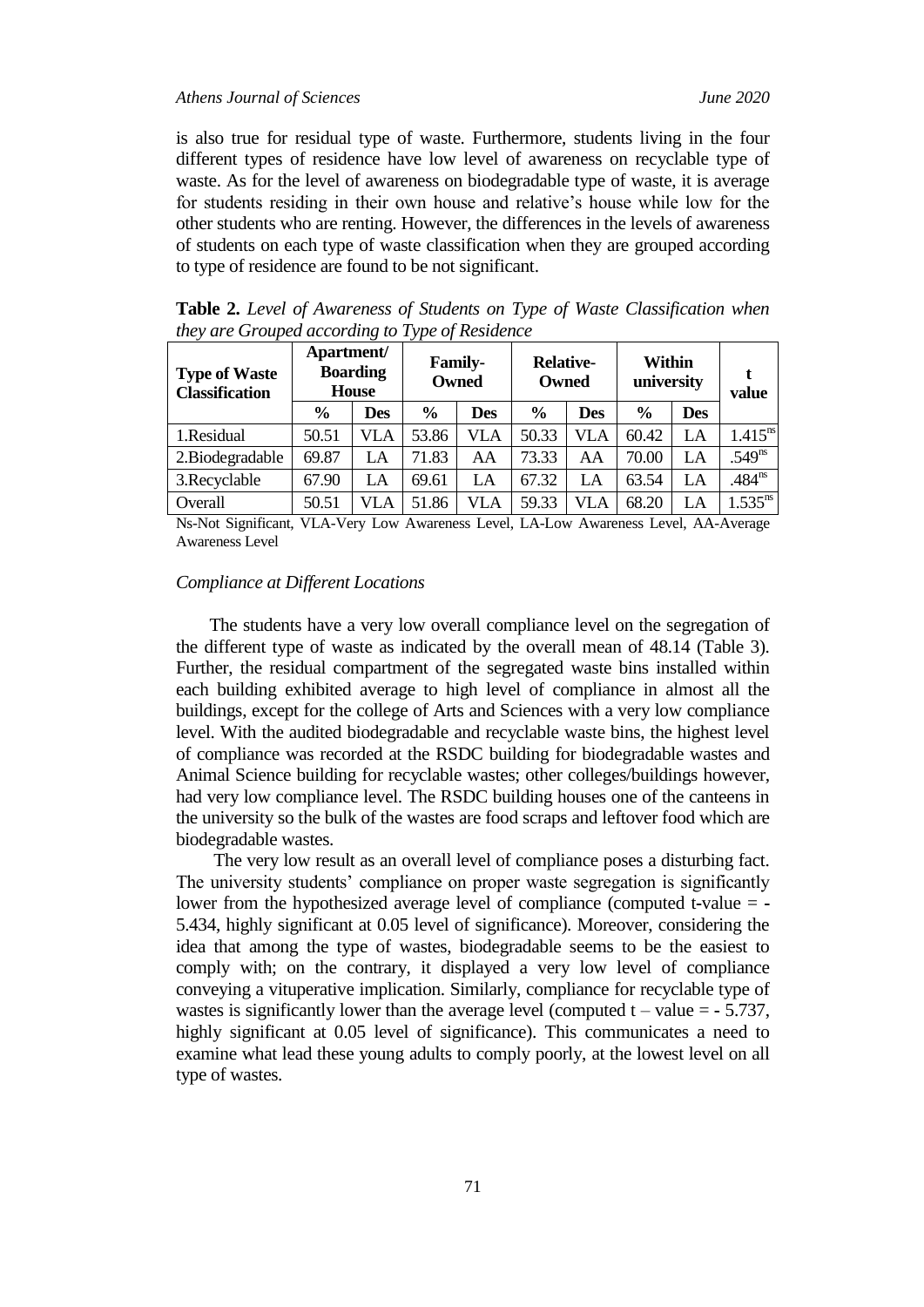| <b>Waste Bin Location</b>         | <b>Residuals</b> |            | <b>Biodegradable</b> |            | Recyclable    |            | <b>OVERALL</b> |            |
|-----------------------------------|------------------|------------|----------------------|------------|---------------|------------|----------------|------------|
| (Building)                        | $\frac{0}{0}$    | <b>Des</b> | $\frac{6}{9}$        | <b>Des</b> | $\frac{6}{6}$ | <b>Des</b> | $\frac{6}{9}$  | <b>Des</b> |
| Engineering                       | 76.08            | <b>AC</b>  | 26.69                | <b>VLC</b> | 16.03         | <b>VLC</b> | 39.60          | <b>VLC</b> |
| HК                                | 72.62            | AC         | 0.00                 | <b>VLC</b> | 12.50         | <b>VLC</b> | 28.37          | <b>VLC</b> |
| Open University                   | 79.53            | AC         | 0.00                 | <b>VLC</b> | 53.85         | <b>VLC</b> | 44.46          | <b>VLC</b> |
| Soil Science                      | 88.08            | HC         | 61.11                | LC         | 40.00         | <b>VLC</b> | 63.06          | LC         |
| Library                           | 77.19            | AC         | 37.04                | <b>VLC</b> | 75.00         | AC         | 63.08          | LC         |
| <b>Arts and Sciences</b><br>Annex | 81.86            | HC         | 31.82                | <b>VLC</b> | 23.18         | <b>VLC</b> | 45.62          | <b>VLC</b> |
| Veterinary Medicine               | 81.97            | HC         | 50.00                | <b>VLC</b> | 14.35         | <b>VLC</b> | 48.77          | <b>VLC</b> |
| <b>Teacher Education</b>          | 86.35            | HC         | 0.00                 | <b>VLC</b> | 0.00          | <b>VLC</b> | 28.78          | <b>VLC</b> |
| <b>Animal Science</b>             | 70.70            | LC         | 36.01                | <b>VLC</b> | 89.58         | HC         | 65.43          | LC         |
| <b>RSDC</b>                       | 79.06            | AC         | 86.90                | HC         | 43.48         | <b>VLC</b> | 69.81          | LC         |
| <b>Arts and Sciences</b>          | 53.54            | <b>VLC</b> | 25.63                | <b>VLC</b> | 25.96         | <b>VLC</b> | 35.04          | <b>VLC</b> |
| Nursing                           | 89.14            | HC         | 51.66                | <b>VLC</b> | 21.86         | <b>VLC</b> | 54.22          | <b>VLC</b> |
| Overall                           | 77.86            | AC         | 33.35                | <b>VLC</b> | 33.22         | <b>VLC</b> | 48.14          | <b>VLC</b> |
| t value                           | $1.013^{ns}$     |            | $-5.798**$           |            | $-5.737**$    |            | $-5.434**$     |            |

**Table 3.** *Level of Compliance of Students on Waste Segregation according to Type of Waste Classification at Different Locations*

\*\*-Highly significant at 5% level of significance, VLC-Very Low Compliance Level, ns-Not Significant, LC-Low Compliance Level, AC-Average Compliance Level, HC-High Compliance Level

# **Discussion and Conclusions**

This study assessed students" awareness and compliance levels in a waste segregation scheme set forth by the university's waste management programme, from which implications were drawn to come up with ways to improve the current program.

With waste segregation at source as the aim of the university"s EWMP, a wider understanding of what this entails among all concerned is crucial. However, there appears to be a gap between purpose and implementation. Contrary results emerged from this study where students have difficulty in categorizing wastes into residual, biodegradable and recyclable as indicated by their low levels of awareness. Previous studies share this result where students have limited knowledge on recyclable and residual wastes (Budin et al. 2007); on the range of materials that can be recycled (Kaplowitz et al. 2009); and on what waste is and identifying recyclables (Grodzinska-Jurczak et al. 2003). More importantly, knowing what to put in which bin is fundamental in the segregation process; unfortunately, students did not even reach a level where putting wastes into the proper bin is done correctly. Such implicates a crucial drawback in the manner of waste segregation.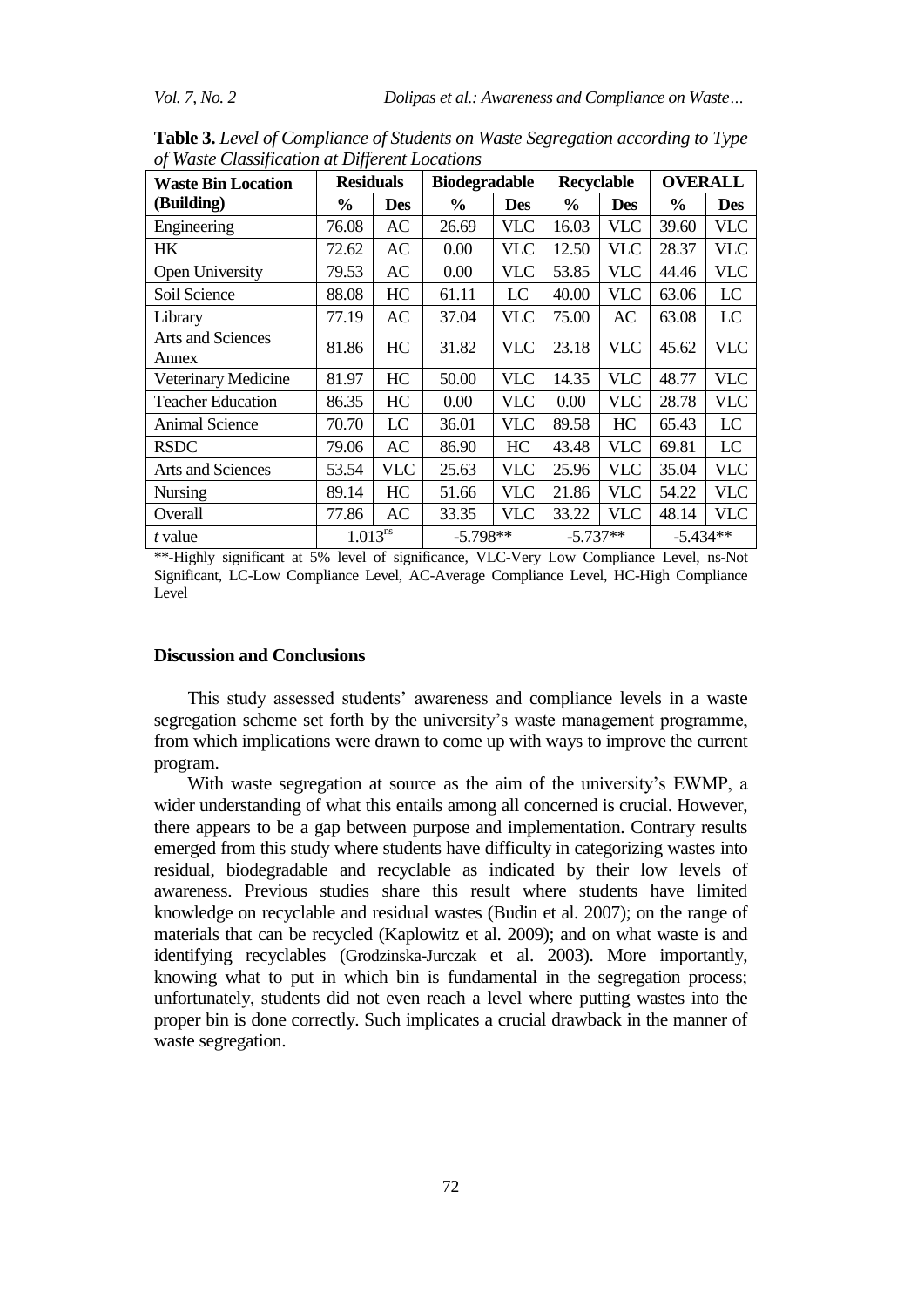## *Role of Demographic Variables to Level of Awareness*

Whether a student is a senior or freshman does not necessarily translate to having more exposure in the school's waste management programme. All students, regardless of year level, have very little idea on what wastes to put in residual and recyclable bins. It is possible that students have the mistaken idea that everything can be recycled so long as it is in good condition. Wastes that are supposed to be under residual category could have been considered as recyclables. Similarly, Barloa et al. (2016) did not find year level a factor on students" waste management knowledge. However, year level becomes a factor in the case of biodegradable type of wastes. Third year students have lower awareness on this waste category compared with the rest of the students in other year levels.

Where students reside does not indicate how well they know to classify wastes. Findings in this study show that students residing from all types of residence have limited knowledge on the classification of wastes into residual, recyclable, and biodegradable. Surprisingly, students who are staying in the university dormitories did not differ from those staying outside of the university when they were supposed to be more familiar with the university's waste segregation scheme. In addition, most of the students who participated in the study even claim that they practice waste segregation in their current residences (Dolipas et al. 2018). While this might be the case, it appears that the segregation scheme being used is not in consonance with the scheme set forth by BSU-EWMP. In context, this inference corresponds to what McDonald and Oates (2003) identified as respondents "practicing alternative way to the scheme" or "demonstrating a behavior outside of the scheme".

Altogether, demographic variables used in the study were shown not to matter where waste segregation behavior of students is concerned. Thus, when addressing the need to improve the current programme, measures taken should consider all year levels as well as reiteration of the university"s critical role in spreading awareness that should reach the students' households.

### *Compliance Level and Implications*

Color-coded segregated waste bins were placed at different buildings within the premises of the university. Yet, students do not know the correct bin to dispose of their wastes as evidenced by the waste audit done during the conduct of the study. This dismal result could be indicative to failure of the current waste management programme to adequately provide waste segregation logistics. If this is the case, then a revisit to the present implementation process becomes a necessity. Logistics issues cited by previous studies that ought to be considered are procedural directions or scheme-specific information such as *what type of waste*  and *where to put the waste* could be lacking or inadequate; the size, design, number or location of waste bins might be inconvenient for students to comply; and information campaign and dissemination efforts could be insufficient or nonexistent (Barr et al. 2003, Kaplowitz et al. 2009, Kelly et al. 2006, Mason et al. 2004, McDonald and Oates 2003, Sin-Yee and Sheau-Ting 2016).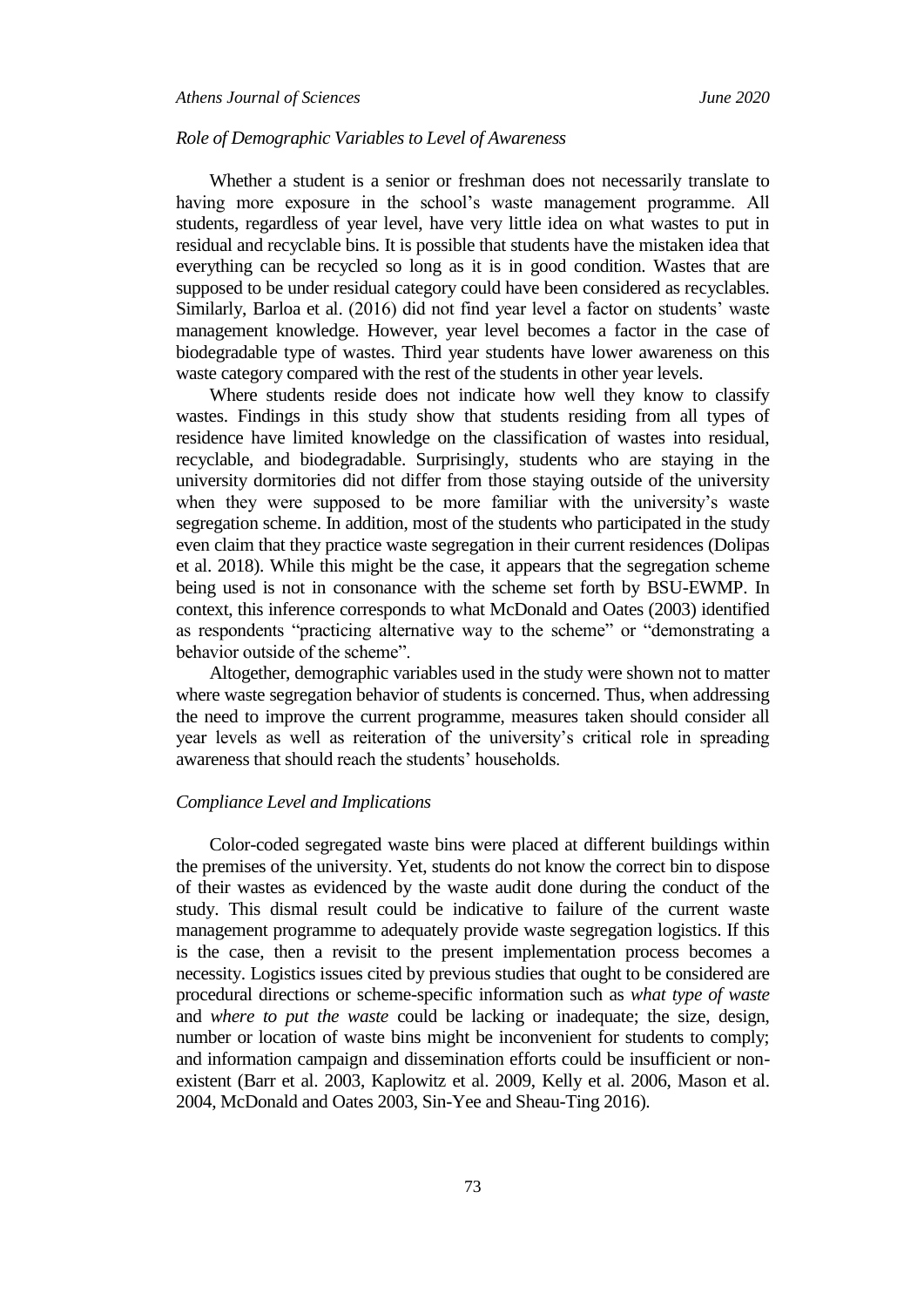*Vol. 7, No. 2 Dolipas et al.: Awareness and Compliance on Waste…*

While the problem could lie in the implementation process of EWMP, other underlying factors might be present as well. This may stem from issues of what happens next after waste segregation at source is done; segregated wastes must go somewhere else. If proper execution of subsequent processes such as materials recovery and collection is not evident to students, then their participation would be perceived as useless (Kelly et al. 2006).

# *Challenges and Measures for Improvement*

The university is faced with two intermingling challenges: firstly, address low awareness and compliance levels by fostering a positive attitude among students towards proper waste segregation as well as increasing their participation in this correct practice; also, address the problematic state of its waste management programme by improving logistics issues to intensify the involvement of students in segregating wastes within the university.

Through its IEC component, the university could address insufficient understanding about the programme, particularly on waste segregation. Focusing on measures that would increase students" awareness level might also lead into correct practice of segregating wastes. Previous studies support this claim where higher levels of knowledge or understanding about waste management correspond to proper behavioural practices (Barr et al. 2003, Kelly et al. 2006). One such measure is by providing clear instructions in segregating wastes; where, according to past studies play a vital role in fostering positive behaviour in waste management (Barr et al. 2003, Budin et al. 2007, Doctor 2015, Kaplowitz et al. 2009, Sin-Yee and Sheau-Ting 2016). Instructions could be in the form of the "what", "how" and "where" (Barr et al. 2003, Kaplowitz et al. 2009, McDonalds and Oates 2003). Hence, improvements should be done in the existing scheme used in the EWMP; instructions on what waste goes into the right color coordinated trash bins should be made very clear – red for residual wastes, green for biodegradables, and yellow for recyclables. This would be easier for the university community to remember and act upon. Moreover, these instructions should also be properly and widely disseminated employing all possible means of communication, whether in written or verbal form and should be done frequently (Iyer and Kashyap 2007, Sin-Yee and Sheau-Ting 2016). Existing signages should be modified and placed strategically; inclusion of these instructions should be revived during orientation programmes; conduct of regular information campaigns should be taken by each college as their responsibility since they know what is suitable for their students. Also, promotional campaigns spearheaded by student organizations and/or the university could be conducted that may involve monetary or nonmonetary incentives as these measures were found to motivate students to participate in pro-environmental activities (Iyer and Kashyap 2007, Kaplowitz et al. 2009, Marcell 2004, Sin-Yee and Sheau-Ting 2016). Constant verbal reminders on proper waste segregation practices could likewise be provided by college teachers in their classes, as suggested in a study identifying the characteristics that would promote proper waste segregation behavior (Sin-Yee and Sheau-Ting 2016). Consequently, whatever information dissemination strategy to be used, the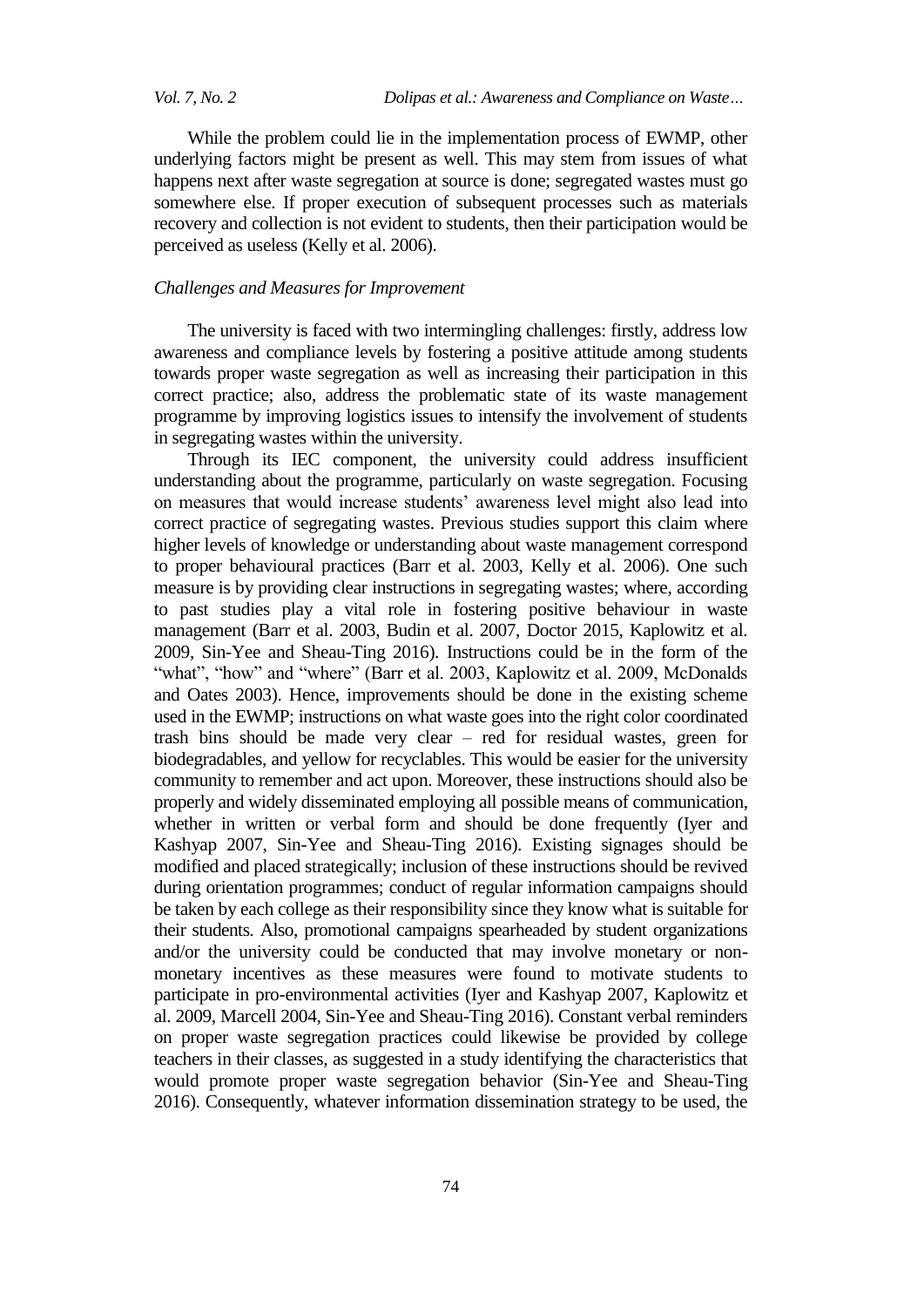design must be tailored to the target audiences (Kaplowitz et al. 2009, Meneses 2006). Further studies could be done in this regard.

In the scheme of the university's EWMP, what is important would be the corresponding action – properly segregated waste at source. Hence, additional measures should also be done to address low compliance levels. From previous studies, having sufficient or high levels of knowledge on waste management does not necessarily translate to correct practice (Barloa et al. 2016, Ehrampoush and Moghadam 2005, Grodzinska-Jurczak et al. 2003). Accordingly, attention should be placed on factors that may hinder people to put into good practice what they already know. Identified in several studies are external condition such as convenience along with internal factors such as attitude and perception (Barr et al. 2003, Kelly et al. 2006, Sin-Yee and Sheau-Ting 2016). The issue on convenience could be addressed through improvement of logistics in the waste segregation scheme such as provision of greater number of segregated waste bins located at accessible areas as well as prompt and proper collection of segregated wastes to prevent overflowing and mixing of separated wastes. Moreover, the university could adopt some actions similar to what past studies have shown that would foster positive attitude among students to proper waste management. An example of this is the implementation of a school-based environmental education programme in which specifically-designed waste management educational sets were utilized in classrooms and practical activities were integrated in the current curriculum (Grodzinska-Jurczak et al. 2003). To make such programme applicable in the university setting, a modification in its design would be done such as involving the students themselves in the actual experience of pro-environmental activities (Marcell et al. 2004, Mason et al. 2004). Another modification may use a project-based approach; suggested for future studies.

In retrospect, the analysis of the present level of awareness and compliance on waste segregation in the university lead to several implications about the state of the current EWMP. This is crucial since waste segregation is regarded as the primary step in a waste management program (Premier Waste 2017). Mechanisms for improvement were put forward with the expectation that the mandates of the university"s waste management program would be fully realized, thus, responding to Republic Act no. 9003.

#### **References**

- Barloa EP, Lapie LP, de la Cruz CPP (2016) Knowledge, attitudes, and practices on solid waste management among undergraduate students in a Philippine state university. *Journal of Environment and Earth Science* 6(6): 146-153.
- Barr SF, Nicholas J, Gilg AW (2003) Attitudes towards recycling household waste in Exeter, Devon: quantitative and qualitative approaches. *Local Environment* 3(8): 407-421.
- Budin K, Praveena SM, Ahmed A, Zaharin AZ, Ho CM (2007) Waste audit and awareness on recycling program: a case study in Universiti Malaysia Sabah (UMS), Malaysia. *Borneo Science* 20: 55-60.